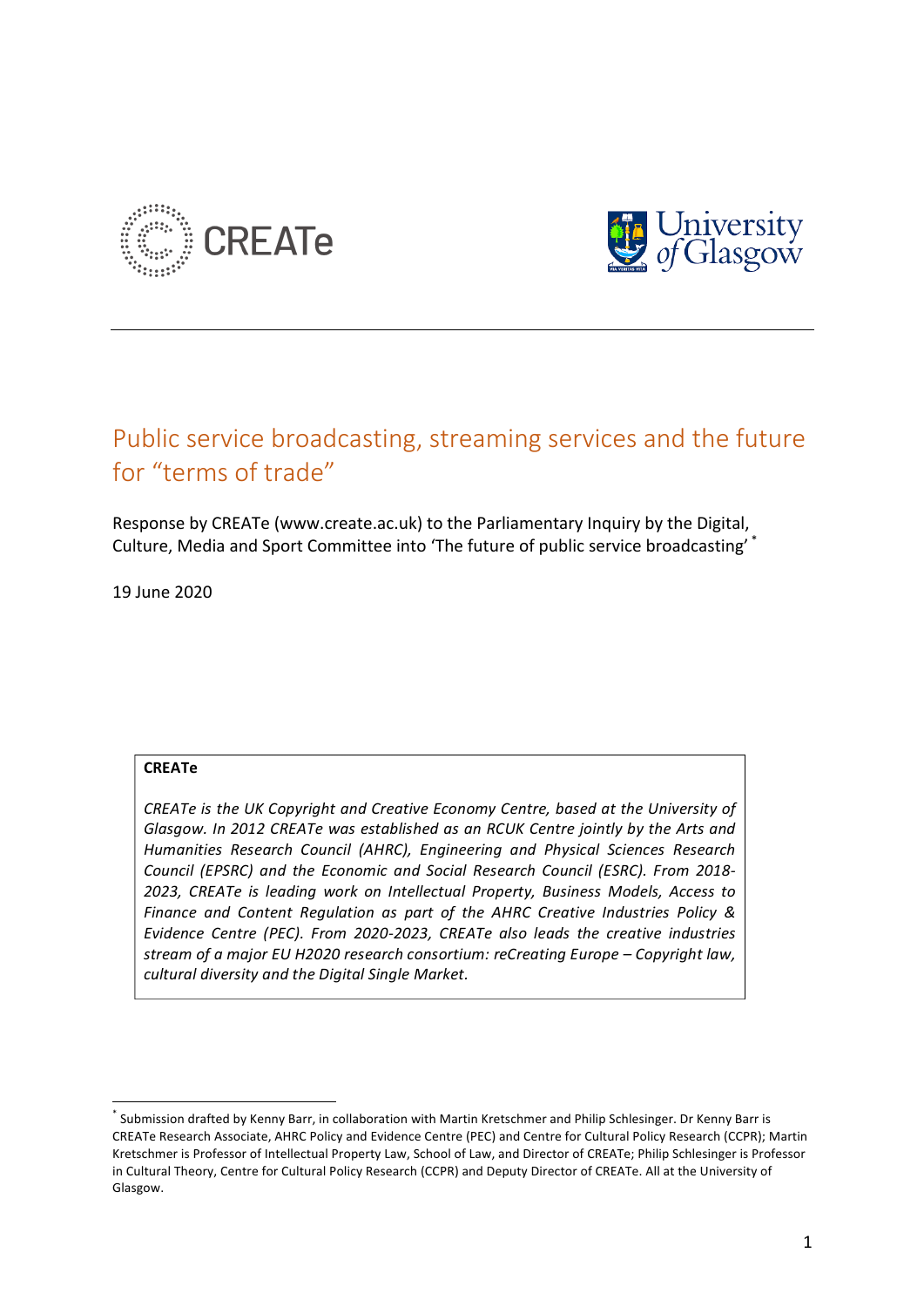# **Summary**

This submission addresses whether current obligations placed on public service broadcasters (PSBs) with respect to the assignability and licensing of intellectual property rights from independent producers (so-called 'terms of trade') should be introduced for streaming services.

We offer evidence in response to Question 1 of the call by

- reviewing historical precedent for limiting the assignability of intellectual property rights;
- assessing, in particular, the empirical effects of the introduction of 'terms of trade' following the Communications Act 2003;
- $-$  evaluating current exploitation practices of streaming services.

## We find that

- intervening on the assignability and licensing of intellectual property rights is a powerful tool, shaping investment decisions and industry structure, with strong cultural effects (for example on diversity);
- the introduction of 'terms of trade' following the Communications Act 2003 led to a period of investment and growth of the UK screen production sector, in particular accelerating international exploitation;
- the introduction of 'terms of trade' following the Communications Act 2003 led to a number of unintended consequences, in particular the consolidation of the independent production sector and the acquisition of independent production houses by multinational firms.

We recommend that

- corrective regulatory interventions with respect to the assignability and licensing of intellectual property rights from independent producers are required following the entry of streaming services as commissioners into the sector;
- $-$  a thorough review of the current production system be undertaken before 'terms of trade' type interventions are applied to streaming services.

From existing empirical research, we anticipate that 'terms of trade' applied only to the UK within a global streaming system could lead either to the reduction of inward investment in the screen production sector, or to a wave of vertical integration.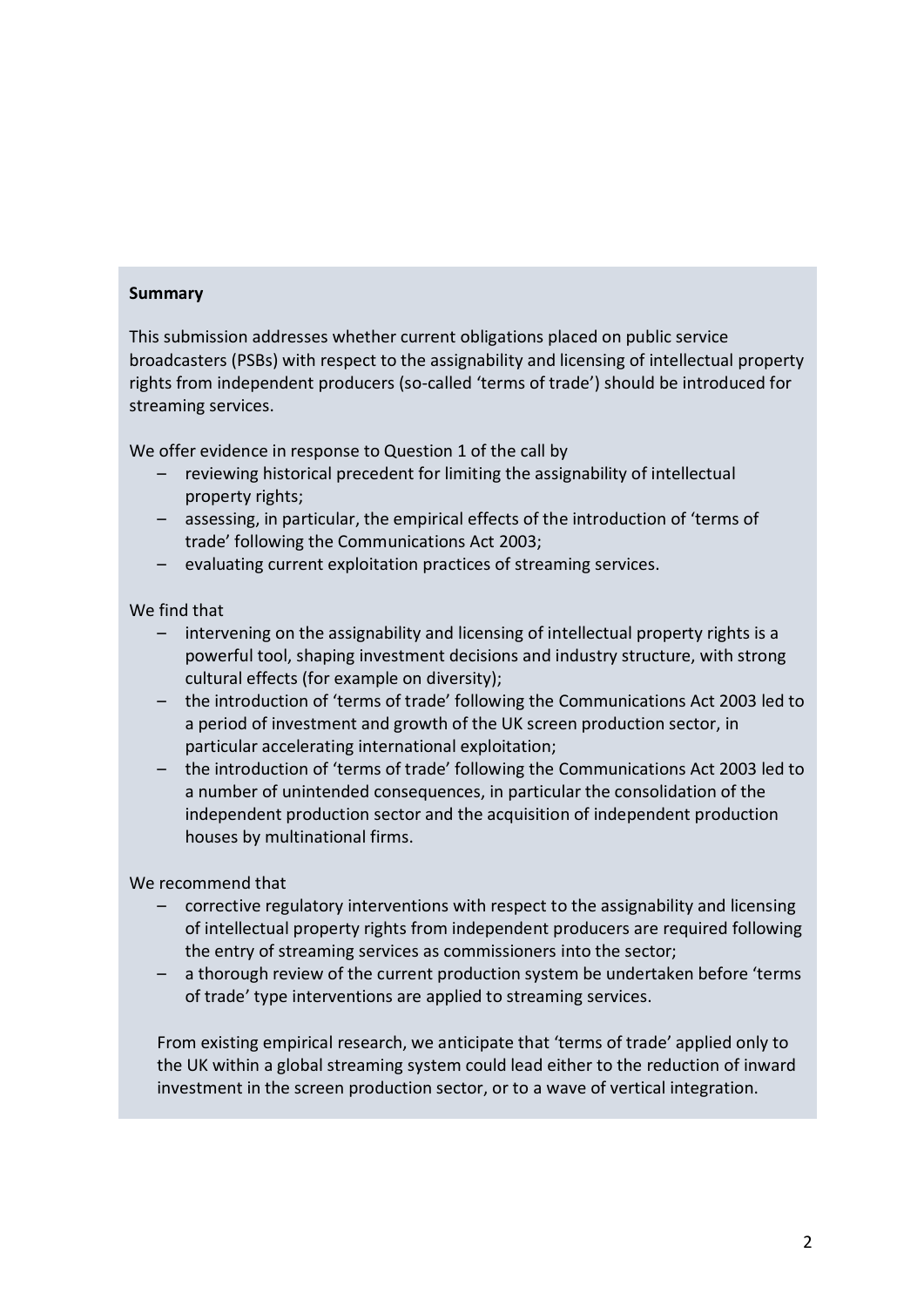#### **Introduction**

This submission focuses on the regulation of public service broadcasters during a period of sector-altering business model innovation by Video on Demand (VoD) platforms, such as Amazon and Netflix. More specifically, the response concentrates on the regulation of intellectual property transactions between commissioning entities (PSBs and VoDs) and the operators that create the content, TV production companies. CREATe is currently undertaking relevant research as part of the AHRC Creative Industries Policy & Evidence Centre (PEC).<sup>1</sup>

There is considerable overlap and interplay between all five questions included in the call for evidence. This submission refers specifically to the critical matter of effectively and equitably regulating PSBs and VoDs identified in Question 1.

*Regulation:* Are the current regulations and obligations placed on PSBs, in return for *benefits* such as prominence and public funding, proportionate? What (if any regulation) should be introduced for SVoDs and other streaming services?

This response considers the extent to which a 'levelling up'/'levelling down' of the regulatory framework is desirable inasmuch as it applies to incumbent PSBs and new-entrant VoDs (including subscription video models (SVoD), ad-funded video models (AVoD) and various other iterations of the VoD model). The regulatory oversight of VoDs in Ofcom's remit is markedly less stringent in respect of VoDs than it is for PSBs (Ofcom 2018: 18). While ondemand content must comply to certain standards regarding harmful content, VoDs are not compelled to provide specific types of content for specific audience demographics, such as news and current affairs or content depicting regionally specific themes. Similarly, and more relevant to this submission, there is far less oversight of how VoDs operate within the TV production system. Of primary concern is the relative bargaining power of VoDs in their negotiations with independent TV production companies. This question revisits the criticism made of PSBs prior to the 2004 introduction of 'terms of trade' that now govern agreements

<sup>&</sup>lt;sup>1</sup> The work stream led by CREATe focuses on Intellectual Property, Business Models, Access to Finance and Content Regulation. Early findings relating to Platform Regulation can be found here: https://www.create.ac.uk/platformregulation-resource-page/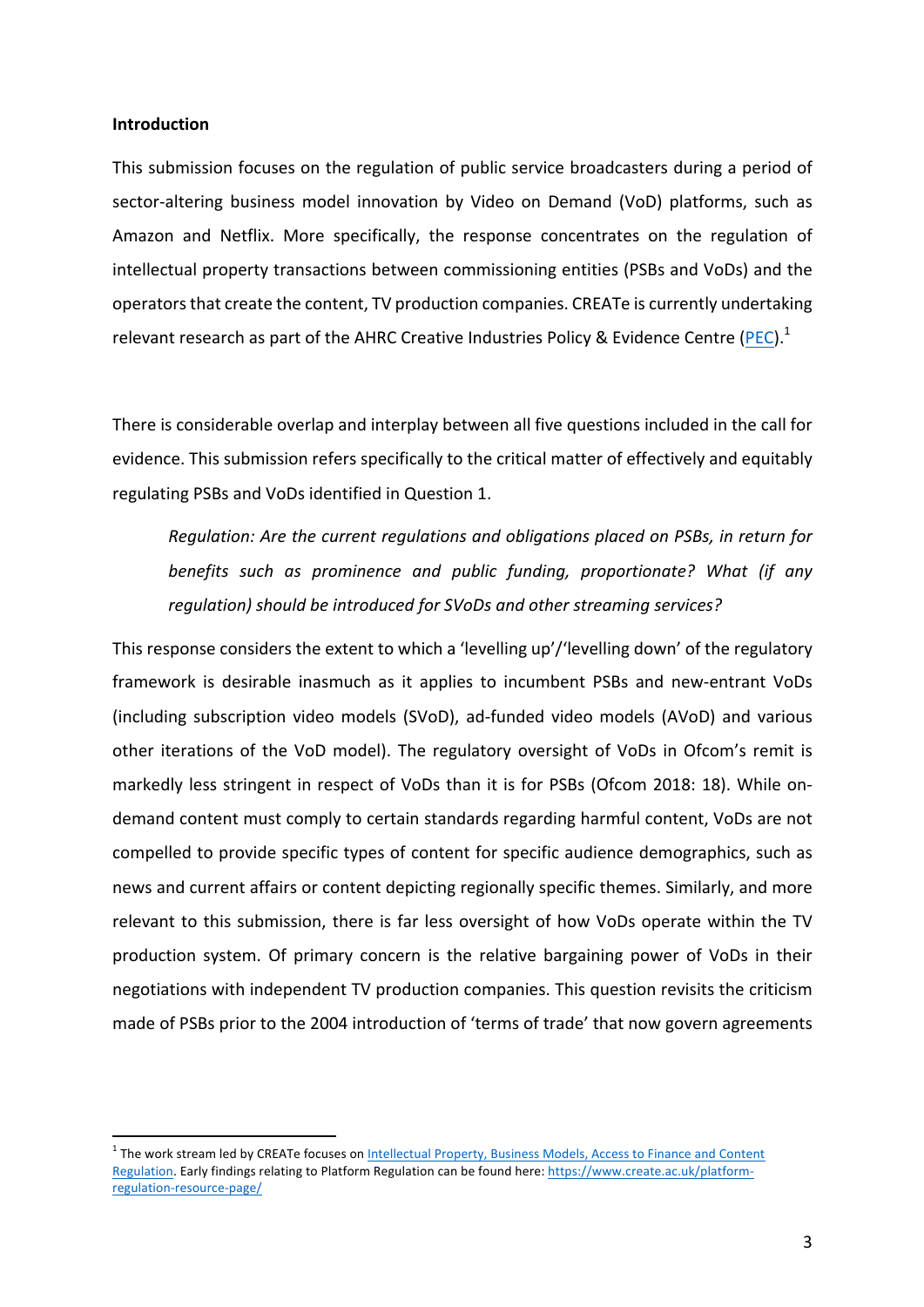between PSBs and independent producers. In this context, a 'qualifying independent' is defined as a production company where a broadcaster owns no more than 25% share.

### Public Service Broadcasting and the 'Digital Revolution'

Historically, PSBs enjoyed a broadcasting and commissioning field largely uncontested by the presence of disruptive new-entrants. From the initial launch of BBC television programming in the mid-1930s, the subsequent addition of ITV in the 1950s, the BBC's second channel in the mid-1960s, Channel 4 in the 1980s and Channel 5 in the 1990s, change occurred at a gentle pace following protracted periods of debate, lobbying, consultation and legislation (Lee 2018). The deregulation that permitted the entry of satellite and cable operators in the 1980s and 1990s and the subsequent development of digital television in the UK led to an acceleration in the rate of change in modes of TV production and consumption. Crucially, this period also saw the foundation of the independent production sector. However, by comparison to what was to follow, the pace of change was still comparatively sedate. Conversely, the 'turbulence' caused by the large-scale digitalisation of culture post-1999 and the advent of the filesharing platform Napster, coupled with widespread availability of highspeed internet had rapid and profound catalytic effects. In an age of multiplatform, ondemand streaming of content, linear viewing on television sets has become increasingly anachronistic. But has not been pushed entirely to the margins of consumption as recent changes to viewing habits evident during the Covid-19 lockdown measures have shown.

As audiences become increasingly fragmented and disaggregated in the digital age and as new-entrants such as the so-called FAANGs (Facebook, Amazon, Apple, Netflix and Google) operate new business models in a new technological landscape, they have become increasingly influential both on the supply-side and demand-side of the market. Consequently, the role of PSBs has come under increasing scrutiny. Not least in respect of the licence fee funding model of the BBC, which has been under attack for decades by its detractors. 

The call for evidence states that PSBs enjoy 'benefits such as prominence and public funding' and in return are subject to 'regulation and obligations'. In terms of production, aside from a remit to provide national and regional content made by local producers and to ensure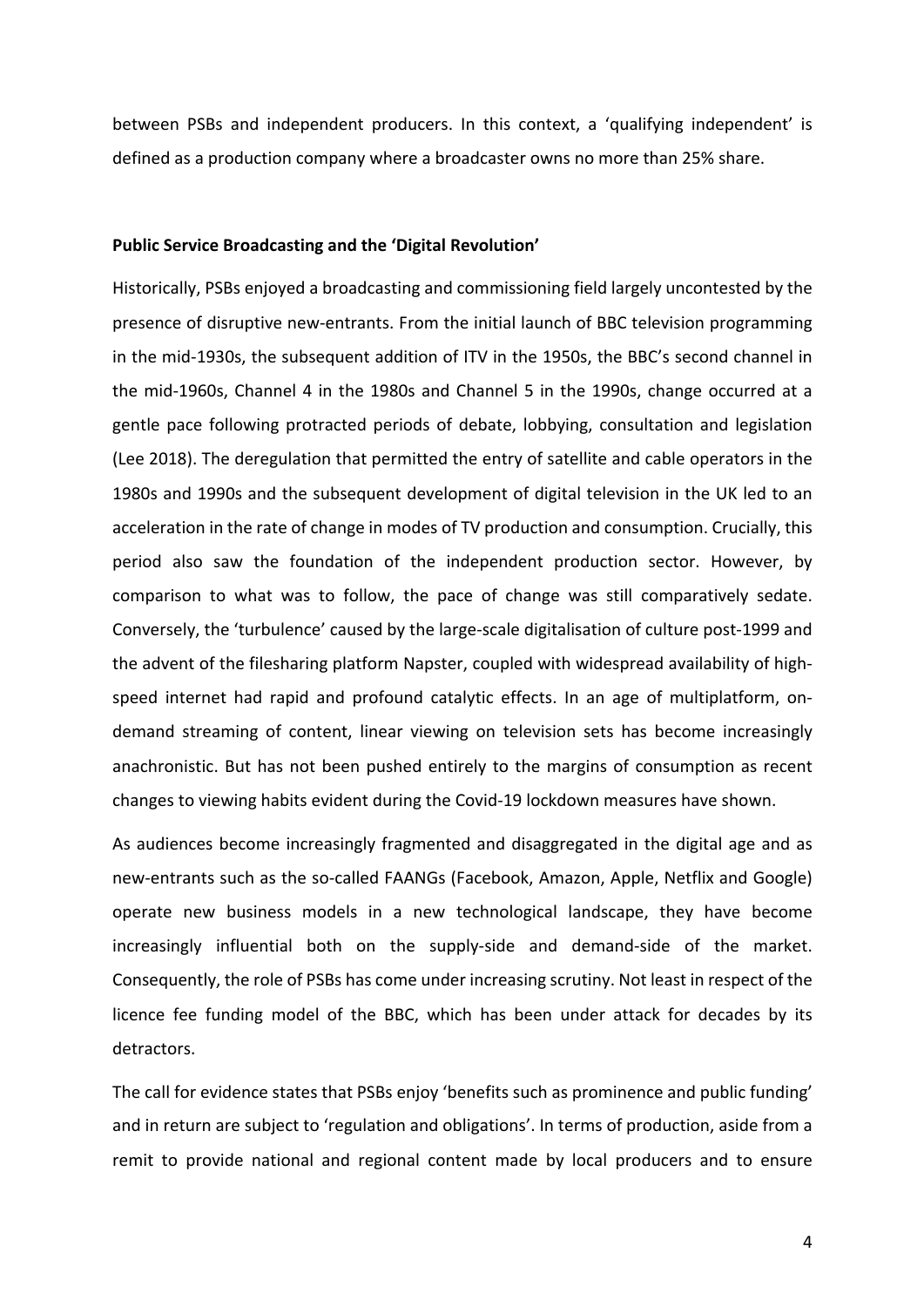plurality and diversity of content and voice, PSBs are also required to commission a proportion of content from tightly-defined independent production companies by way of a quota system and to adhere to a code of conduct known as the 'terms of trade'. VoDs, on the other hand, are not bound by these obligations. Moreover, they have rapidly become commissioning powerhouses both in the domestic and global markets (Oliver and Ohlbaum 2019). Whereas in other sectors, music streaming for example, platforms such as Spotify have operated as intermediaries engaged in the algorithmic matching of content to consumer preferences, with limited involvement in the creation of content, VoD platforms have been far more actively engaged in content production. This has created a new set of dynamics for the TV production sector.

Identifying and implementing appropriate regulatory interventions for this rapid expansion of the scale and influence of the VoDs has proved challenging. In the case of Intellectual Property (IP) in general, and copyright in particular, legislative responses to technological and business-model innovation invariably and inevitably lag behind the technology. This is nothing new. The printing press, sound recording, moving pictures, radio, television, filesharing and now 'on-demand' streaming are all examples of innovations that have disrupted the dominance of incumbents and had legislators 'playing catch-up'.

#### The 'Terms of Trade': Past, Present, Future ...

We wish to underline the importance of the 'terms of trade' dimension for television production of the current regulatory landscape. The 'terms of trade' were established following the *Communications Act* 2003, largely as a means of correcting the imbalance in bargaining power between PSBs and independent television production companies (Doyle and Paterson 2008; Lee 2018).

Historically, the public service broadcasters BBC and ITV, were characterised as a duopoly that wielded excessive bargaining power in negotiations with production companies that had few alternatives in terms of buyers. Operating in such an uncompetitive market and funded by domestic licence fees and advertising revenues, it was contended, the PSBs had little or no interest in actively exploiting or even passively administering much of the content they controlled. To the frustration of production companies, they were precluded from actively exploiting these works.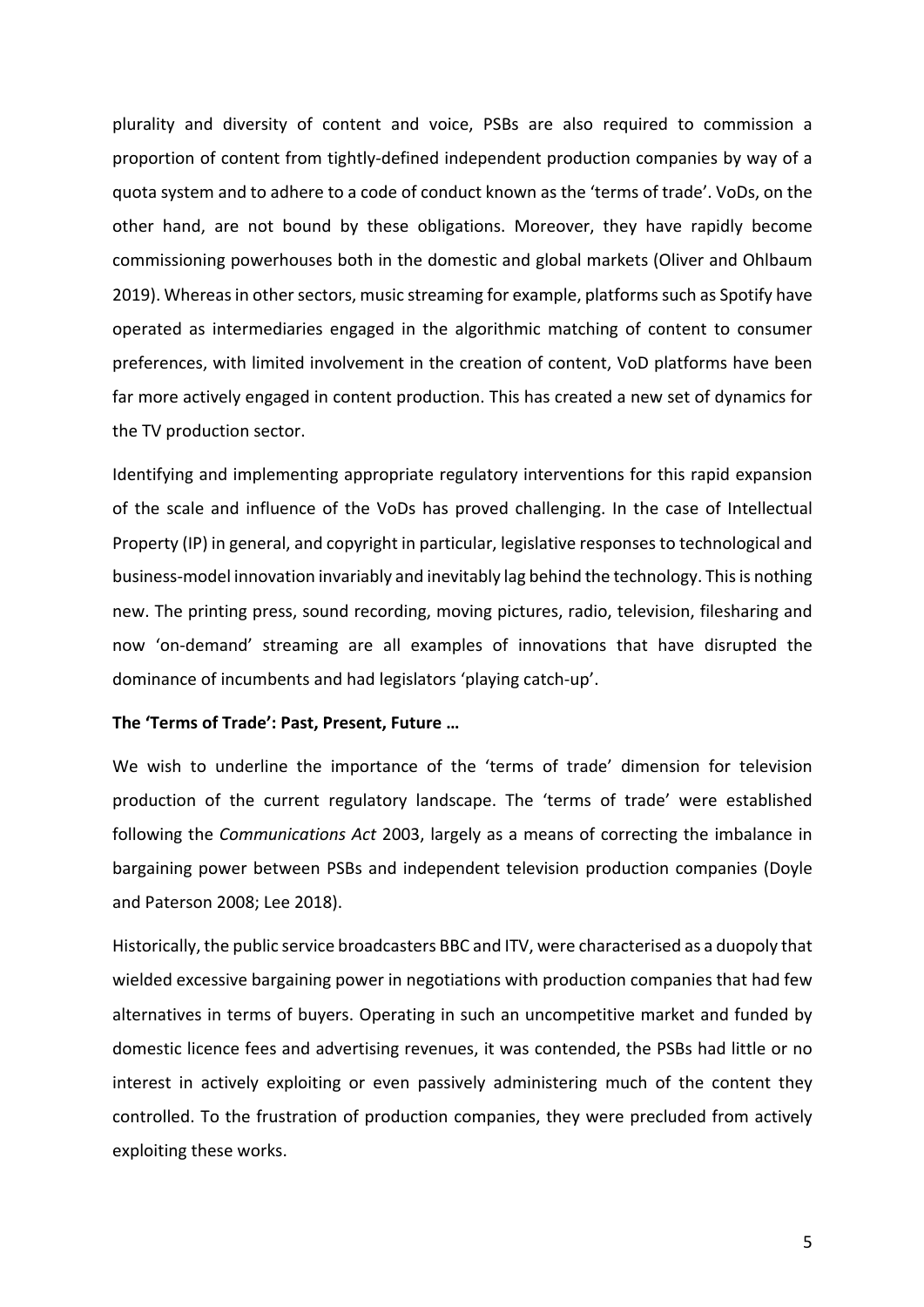The intervention of the Communications Act 2003 has ensured that producers of programming, as opposed to the public service broadcasters that commission the content, retain control of secondary IP rights that subsist within productions. In effect, producers are free to seek opportunities for the exploitation of their IPRs, principally selling 'canned content' and format rights to international markets. Revenues must be shared with the commissioning broadcaster depending on the type of use but crucially, the production company is empowered to instigate such deals, or appoint a third party to do so.<sup>2</sup>

The 'terms of trade' intervention was effective in adjusting the balance of power between PSBs and small producers. This is not always the case with such interventions in the cultural industries. Term extension for sound recordings, for example, achieved after a prolonged and fractious period of lobbying, has had minimal short-term impact other than to benefit those high-profile artists and corporate investors that have already benefited most from the exploitation of the copyright monopoly right (Harkins 2012; IPO 2018). In contrast, the implementation of 'terms of trade' which required no amendments to existing copyright law, had a radical, sector-altering impact on television production in the UK.

Independent production companies, often micro operations, endowed with portfolios of potentially valuable IP assets, became adept at developing and exploiting programmes and formats with genuinely global appeal, leading to an explosion of activity and growth in the years since 2004 (Oliver & Ohlbaum 2018). Allowing primary creators and content-creating companies to retain copyright, or to have these revert to these stakeholders after a fixedterm licensing period, is known to have considerable positive effects, not only for rightsholders but also for audiences and follow-on users.<sup>3</sup> Although a retention mechanism rather than a reversion right, the 'terms of trade' intervention is analogous in significant ways and serves as a valuable 'real-world' test of the effect of controlling the assignability of IP rights. 

 $2$  Detailed evidence how rights transactions are currently structured for an independent production company is offered in Alae-Carew (2020).<br><sup>3</sup> The notion that primary creators or, in this case independent TV production companies, are better served to control

rights than corporate assignees dates back to the earliest years of the copyright regime. The first copyright statute, the Act of Anne of 1710 established an initial copyright term of 14 years. After expiry, the 'sole Right of printing or disposing of Copies' returned to the author for a second term of 14 years. The Bill for the Encouragement of Better Learning 1737 proposed that authors could not assign copyright in their works to a third party for a term greater than 10-years after which the copyright should revert to the author (Deazley 2004; Bently and Kretschmer 2008). Although the 1737 bill was ultimately unsuccessful in achieving this aim, copyright reversal has returned recently as an attractive policy option (Kretschmer 2012, Barr 2016, Heald 2017, Giblin and Weatherall 2017).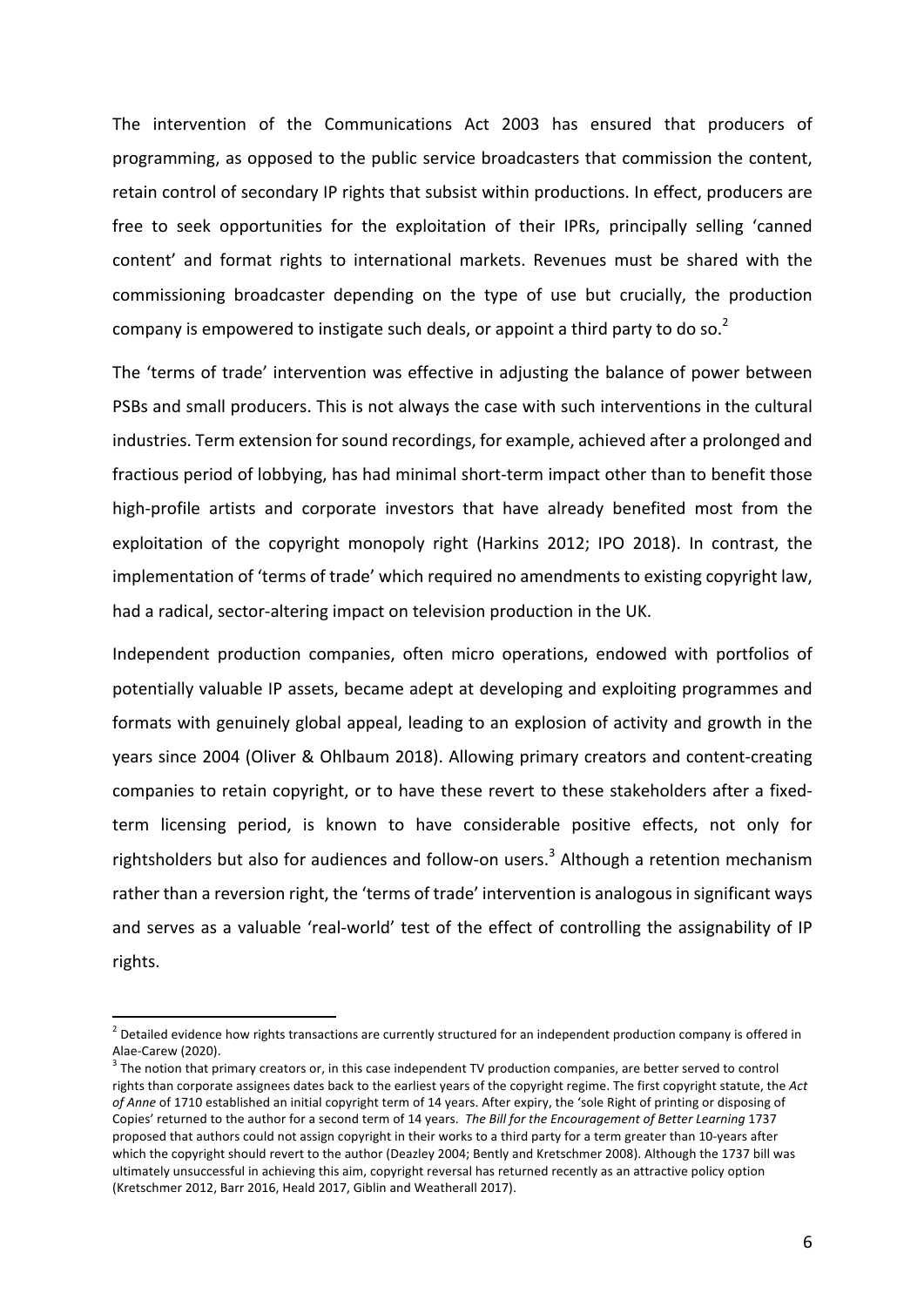However, a principal unintended consequence of the 'gold rush' that followed the implementation of the 'terms of trade' was that independent production companies became attractive targets for takeover by larger consolidating operators, often transnational media conglomerates (Doyle & Paterson 2008; Esser 2014; Chalaby 2019; Alae-Carew 2020). This resulted in increasingly concentrated patterns of ownership in the UK production sector. A considerable body of compelling empirical evidence demonstrates the potentially negative effects of the accumulation of vast rights catalogues by a small number of vertically- and horizontally-integrated media companies. This has led to inertia and stagnation as copyright works are 'warehoused' in order for rents to be extracted from follow-on users seeking to access and use these works. In this sense, television conglomerates and VoD platforms act as aggregators that are 'first and foremost intellectual property management companies that protect, exploit, and promote the brands (programs, formats, etc.) they own (when possible) and rent (when necessary)' (Chalaby 2019: 185).

The 'terms of trade' intervention was successful in loosening the grip of PSBs on the sector and securing a measure of plurality and diversity of ownership of IP rights. However, an unintended effect has been the reconsolidation of ownership of rights catalogues into the hands of so-called 'Super-Indies' and multinational media companies that have acquired independent producers in order to secure their assets. The evidence on the effects of the introduction of the 'terms of trade' in the UK suggests that caution must be applied when consideration is given in the present inquiry to extending such terms of trade to VoD companies.

#### **Regulating the Contemporary TV Production Sector**

The television production sector remains an oligopolistic market dominated by a small number of PSBs and, increasingly, VoD platforms. From the perspective of production companies that create TV content, the situation is more correctly represented as an oligopsony, a market dominated by a small number of powerful buyers. But the two principal types of buyer, PSBs and VoDs, operate very differently in terms of the conditions they attach to their dealings with producers. PSBs are bound by the 'terms of trade' while VoDs are not. There is a clear disparity in the regulatory oversight. However, it is not appropriate to draw like-for-like comparisons between PSBs and VoDs. While they may be engaged in similar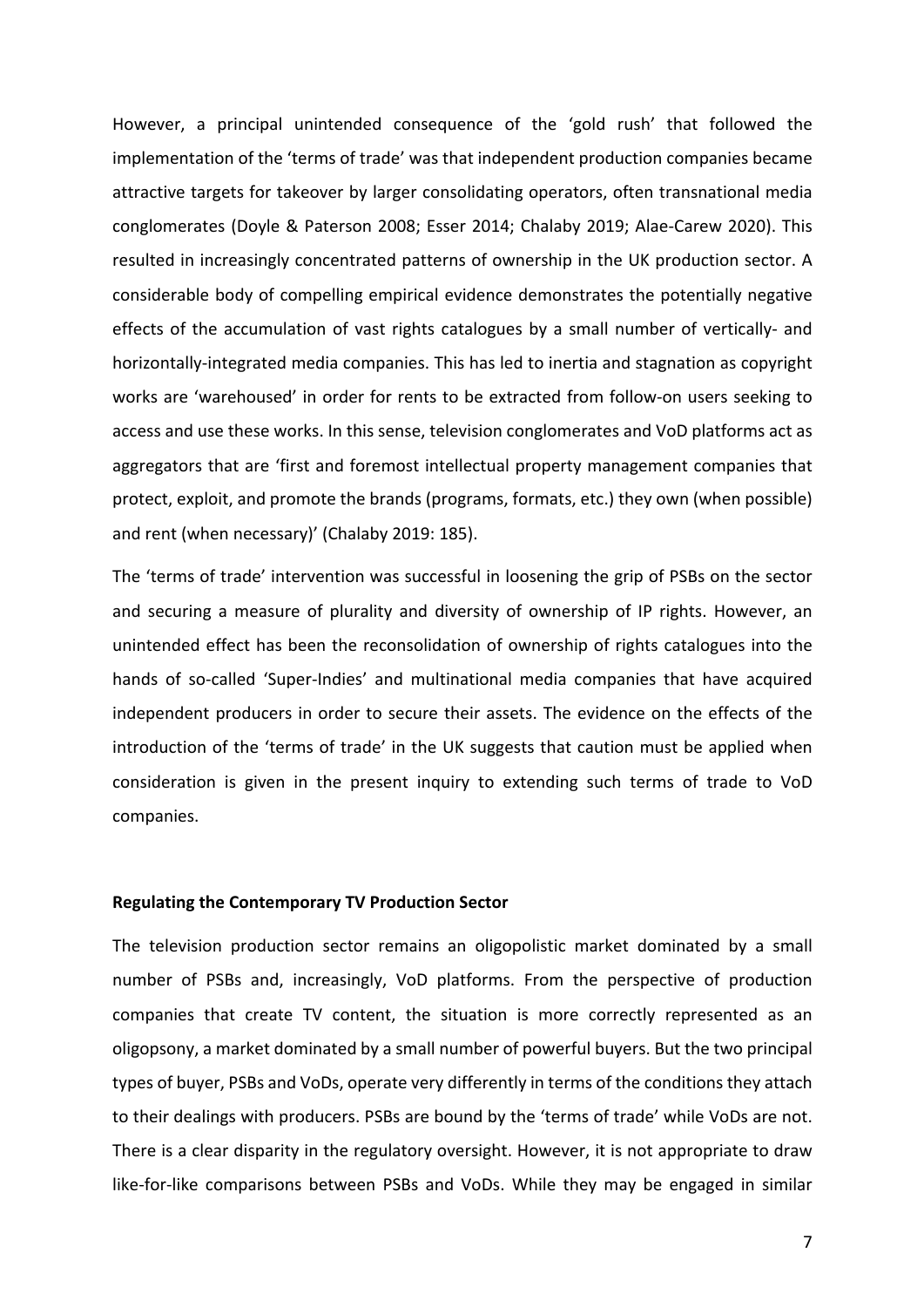activities and in some respects operate in direct competition, the mechanisms that underpin them are in many ways fundamentally different.

PSBs are required to satisfy numerous obligations such as the provision of news, serving local interests and ensuring diversity of representation in order to fulfil the 'public service' dimensions of their brief. However, PSBs are also required to compete and operate as commercial entities in an increasingly globalised marketplace. BBC Studios and ITV Studios are key examples of this. While within the UK the BBC's 'free at the point of use' platform iPlayer has been remarkably successful both in terms of its popularity and in defining what consumers expect from an on-demand service, the launch of the SVoD platform Britbox, a joint enterprise between BBC and ITV, has proved far more problematic.

SVoDs are not required to fulfil public service obligations, represent local culture, adhere to commissioning quotas or share the control and ownership of IP rights with production companies. By contrast, streaming services such as Amazon and Netflix have invested in lavish production budgets to attract new audiences and have a policy of securing exclusive rights to content on a 'buy out' basis. This ensures they retain maximum control, enabling strategies for imposing scarcity on desirable content. While the generous 'front-end' fees paid by SVoDs to production companies are well-documented, this leaves little scope for producers to develop a portfolio of residual intellectual property assets in ways that previously were central to the success of the sector post-2004.<sup>4</sup> While large fees hold considerable short-term attractions for producers, as VoDs become increasingly influential in the commissioning environment, there are unclear long-term ramifications of this key inconsistency in how PSBs and VoDs conduct intellectual property transactions. However, given that offering subscribers access to bundles of exclusive content on a multi-territory basis is at the heart of the VoD model, allowing producers to retain control of secondary rights presents significant challenges to a coherent and effective windowing strategy by the platform owners. It is plain, therefore, that simply attempting to transpose existing 'terms of trade' onto VoDs is both unwise and unworkable. It may well lead to VoD investment into new production leaving the UK.

 $4$  Trade-offs involved in negotiating right deals with SVoDs are documented in Naysun Alae-Carew's public lecture "Intellectual Property and 'Terms of Trade': The Challenges for Entertainment Businesses in the Emerging Platform Economy" (Alae Carew 2020, available at https://zenodo.org/record/3901129#.XuyR2uco9hE)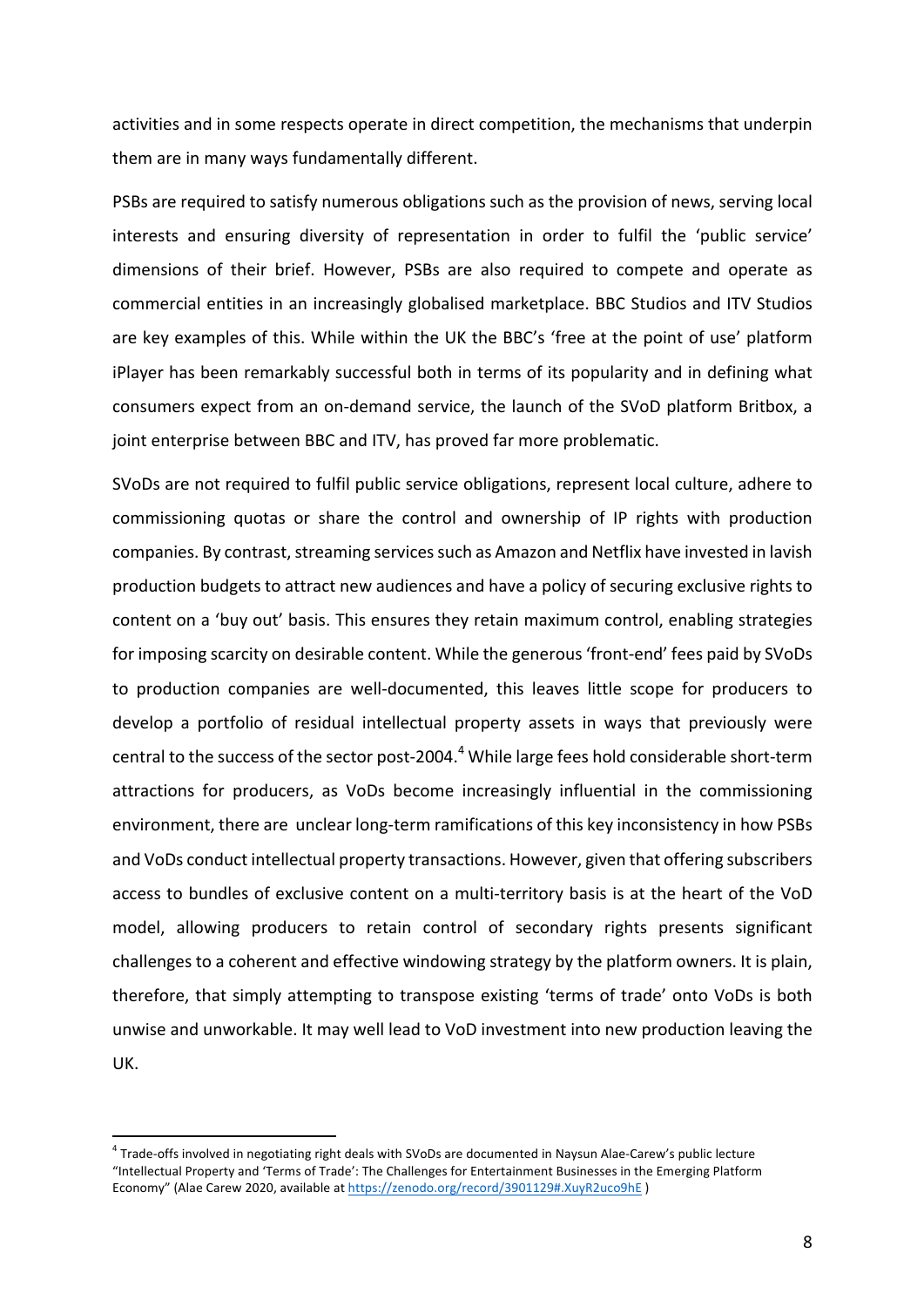The recent Covid-19 outbreak has also brought a multitude of unforeseeable consequences to the television sector that pertain both to PSB and VoD operators. After a prolonged period of decline, predictions of the death of television, largely attributed to the proliferation of multiplatform, 'on-demand' viewing, appear to be exaggerated. During the pandemic, linear viewing and ratings for PSBs programming have seen a resurgence of viewer numbers. This has not, however, been matched by a similarly upward trajectory for the advertising revenues of those PSBs with a commercial dimension. VoDs have also experienced such demand that bandwidth limits have been imposed. While the overall demand for content has risen markedly, production in many areas, drama and live sport in particular, has been brought to a halt by lockdown measures. Broadcasters and SVoDs therefore have become even more reliant on searching their archives for material to screen to 'locked-down' audiences. Repeats of classic comedies, drama and movies have been used to fill the schedules as the supply of new content has become exhausted. Indeed, 'watchalongs' have become a new form of programme for the lockdown age, where participants from historic sporting occasions comment on the real-time rerun of the event. This new form, though, is entirely dependent on the control of IP rights. In the production standstill, it is plain that catalogues of archive content, as opposed to the provision of new material, have achieved major significance to PSBs and VoDs alike. In turn, this makes questions around ownership and control of IP rights in television content even more pertinent.

#### **Conclusions**

This submission argues that in the light of evidence drawn from historical precedents and contemporary sector practices, any proposals for the reform of the UK broadcasting sector should carefully consider the far-reaching implications and practicalities of extending aspects of the 'terms of trade', or some similar mechanism, to include various iterations of the VoD model. On balance, a greater degree of regulatory parity between PSBs and VoDs in respect of their dealings with content-producing companies is desirable. There is a considerable weight of empirical evidence that limiting the assignable dimensions of copyright, or implementing reversion rights can have positive effects in balancing the interests of creators, investors and consumers of cultural works. Considerable caution is required when devising and implementing interventions designed to address power imbalances in the television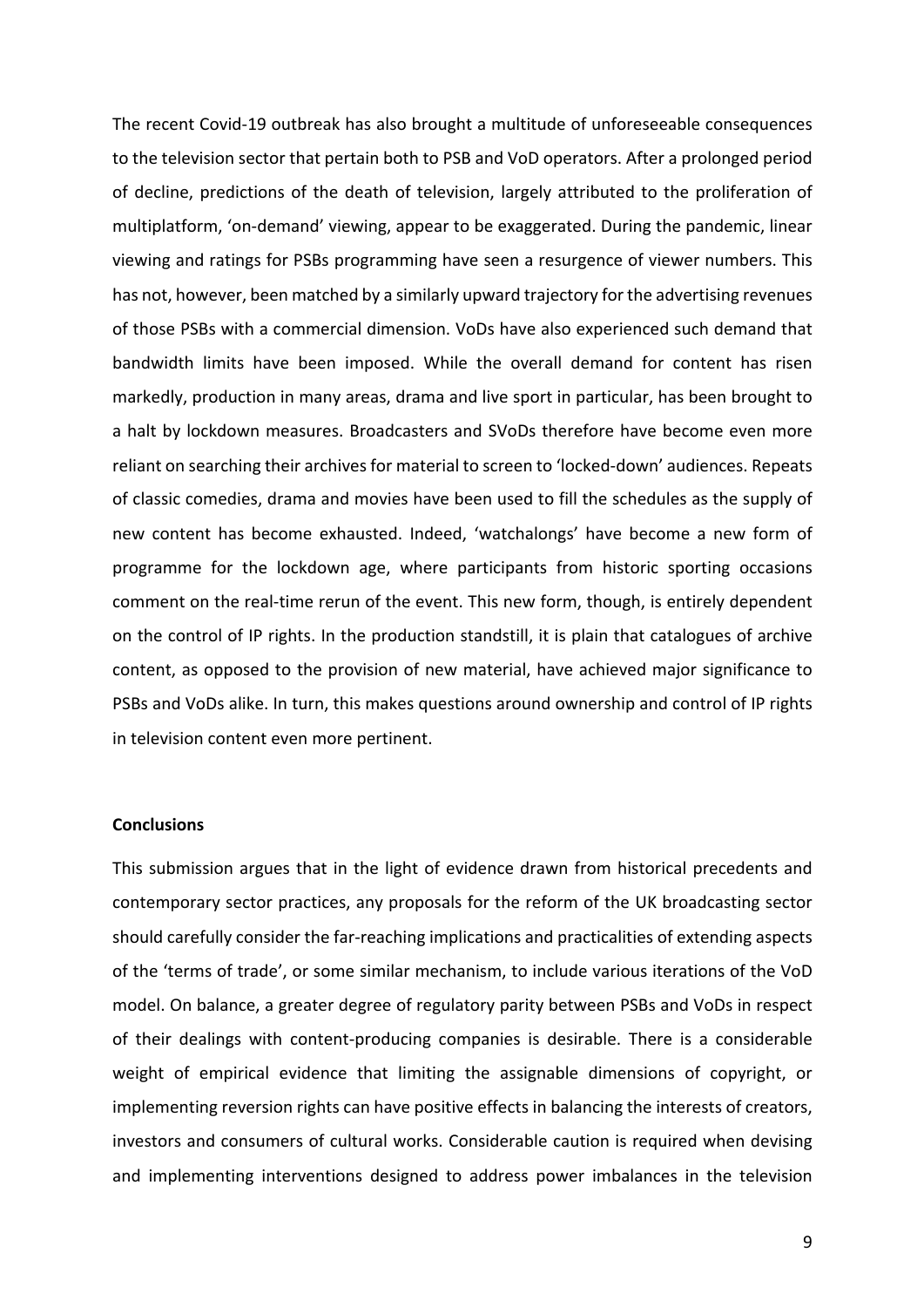production sector. Given the different business models of PSBs and VoDs, it would be unwise simply to apply the 'terms of trade' as they currently apply to PSBs to VoDs. Instead, a comprehensive review and appraisal of the existing system is required.

# **References**

Alae-Carew, N. (2020) 'Intellectual Property and 'Terms of Trade': The Challenges for Entertainment Businesses in the Emerging Platform Economy', CREATe working paper 2020/5, available at: https://zenodo.org/record/3901129#.XuyR2uco9hE

Barr, K. (2016) Music copyright in the digital age: creators, commerce and copyright – an empirical study of the UK music copyright industries. PhD thesis, University of Glasgow, available at: http://theses.gla.ac.uk/7752/

Bently, L. and Kretschmer, M. (eds) (2008) Primary Sources on Copyright (1450-1900), digital archive available at: www.copyrighthistory.org

Chalaby, J. K. (2019) 'Outsourcing in the U.K. Television Industry: A Global Value Chain Analysis', Communication Theory, 29, 169-190

Darlow, M. (2004) Independents Struggle, London: Quartet Books

Deazley, R. (2004) On the Origin of the Right to Copy, Oxford: Hart

Doyle, G. (2016) 'Digitization and Changing Windowing Strategies in the Television Industry: Negotiating New Windows on the World', Television and New Media, 17(7), 629-645

Doyle, G. and Barr, K. (2019) 'After the Gold Rush: Industrial Re-configuration in the UK Television Production Sector and Content', Media, Culture & Society, 41(7), 939-957

Doyle, G. and Paterson, R. (2008) 'Public policy and independent television production in the UK', Journal of Media Business Studies, 5(3), 15-31

Esser, A. (2014) 'European Television Programming' in R. Robertson (ed), European Glocalisation in Global Context. London: Palgrave Macmillan

Giblin, R. and Weatherall, K. (eds) (2017) What If We Could Reimagine Copyright? Acton: Australian National University Press

Harkins, P. (2012) 'Extending the Term: The Gowers Review and the Campaign to Increase the Length of Copyright in Sound Recordings', Popular Music & Society, 35:5, pp. 629-649